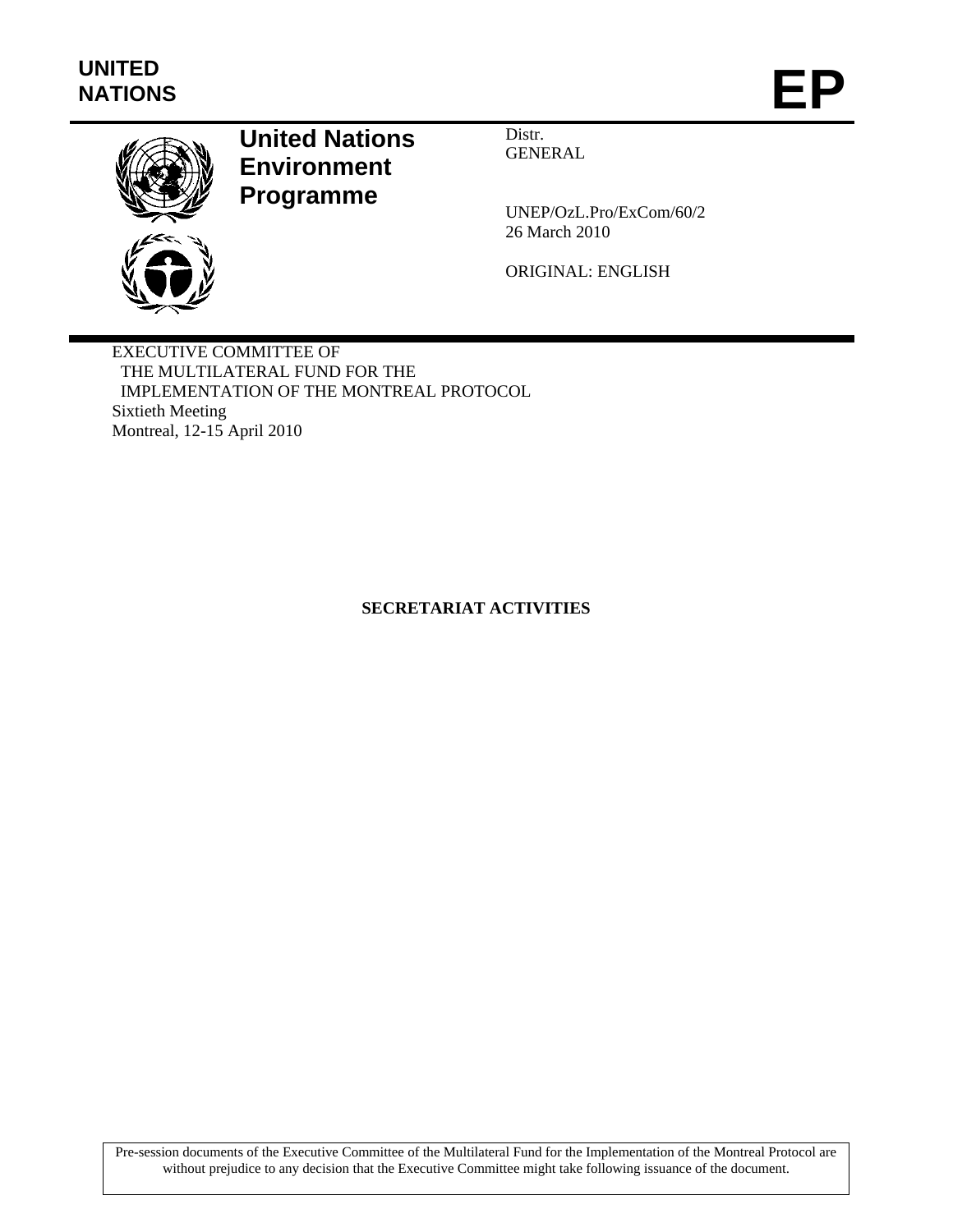# **Notification of the Decisions of the 59th Meeting of the Executive Committee**

1. The report of the  $59<sup>th</sup>$  Meeting (UNEP/OzL.Pro/ExCom/59/59), containing the decisions of the Executive Committee, was conveyed to all Executive Committee Members, other participants of the 59<sup>th</sup> Meeting, and to Parties to the Montreal Protocol. Furthermore, decisions related to project approvals, implementation delays and annual tranche submission delays were communicated to 93 Article 5 countries, and to the relevant bilateral and implementing agencies. A post meeting document summarizing decisions taken at the 59<sup>th</sup> Meeting was sent by email to all meeting participants, to UNEP OzonAction Branch for onward transmission to the regional networks, and was also placed on the Multilateral Fund's intranet and website.

#### **Decisions requesting certain actions by the Chair of the Executive Committee, the Secretariat and/or implementing agencies**

2. The Secretariat sent instructions to the Treasurer to transfer funds to the four implementing agencies regarding the net allocations approved at the  $59<sup>th</sup>$  Meeting, shortly after finalization of the Report of the 59th Executive Committee Meeting, and to offset bilateral project approvals against the concerned countries' contributions.

# Status of the CFC phase-out plan in Antigua and Barbuda and gazetting of the licencising system in Barbados

3. In accordance with decision 59/3(c) on 17 December 2009 the Chair of the Executive Committee wrote to the Ministry of the Environment of Antigua and Barbuda requesting the expedited implementation of the country's CFC phase-out plan in the light of the complete phase-out of CFCs by 1 January 2010.

4. The Chair also wrote to the Minister of the Environment of Barbados as a follow-up to decision 59/4(b)(ii) requesting that gazetting of the licensing system be expedited to enable implementation of ongoing projects for implementation of the refrigerant management plan (RMP), implemented by UNDP and UNEP, in the light of the impending 1 January 2010 deadline for phase-out of most ozone depleting substances (ODS). A reply, received from the Ministry of Environment of Barbados on 22 January 2010, provided an update on the status of activities related to the refrigerant management plan and information on progress of the gazetting process.

# **Review of tasks in preparation for the 60th Meeting**

5. The Secretariat has undertaken the following tasks in preparation for the  $60<sup>th</sup>$  Meeting.

#### Status of resources and planning

#### *Balances and availability of resources*

6. The Secretariat prepared information on balances and the availability of resources that included a review of the obligated total balances from completed projects held by agencies, and any agency support costs associated with the funds remaining from those completed projects. It also included a calculation of the total amount of resources available to the Executive Committee for approvals at the  $60<sup>th</sup>$  Meeting. A total of US \$132,931 including agency support costs is to be returned as balances and thus, as at 12 March 2010, US \$116,319,321 was available for approvals by the Executive Committee at its  $60<sup>th</sup>$  Meeting.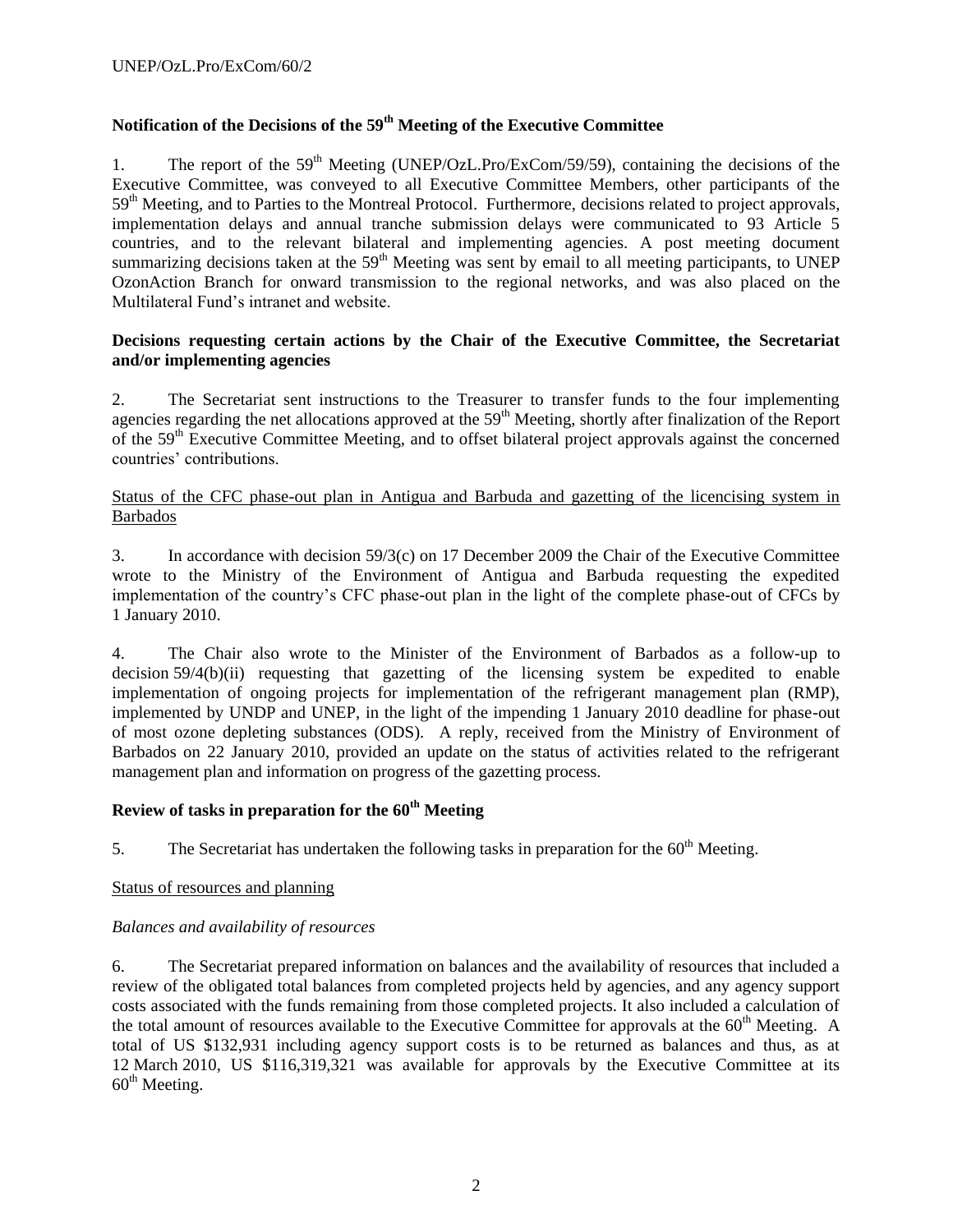*Status of implementation of delayed projects and prospects of Article 5 countries in achieving compliance with the next control measures of the Montreal Protocol*

7. The Secretariat prepared an update on the status of compliance of Article 5 countries in response to decisions 32/76(b) and 46/4. The document presented as UNEP/OzL.Pro/ExCom/60/6 also contains information on those Article 5 countries that are subject to decisions of the Parties and recommendations of the Implementation Committee on compliance, data on the implementation of country programmes, including an analysis of the ODS consumption data, by sector. The document also includes information on projects with implementation delays.

8. With reference to country programme (CP) data reporting, only 129 of the required 143 countries provided 2008 CP data in time for analysis in document UNEP/OzL.Pro/ExCom/60/6 and only four countries had submitted 2008 country programme data using the web-based system. The Secretariat is also requesting the Executive Committee's approval to modify the country programme data reporting format to include information relevant to the accelerated HCFC phase-out including whether HCFC control measures are included in licensing systems.

#### 2010-2012 business plans

9. The implementing agencies and the Fund Secretariat reviewed their business plans including funding for multi-year agreements (MYAs) and standard costs, ODS disposal, and HCFC phase-out in a coordination meeting from 28 to 29 January 2010 (see paragraph 33). Activities in agencies plans address the 2013 and 2015 Montreal Protocol control measures and the total phase-out of methyl bromide in 2015, rather than the traditional three-year time frame. The Secretariat prepared a consolidated version of the implementing and bilateral agencies' 2010-2012 business plans reviewing the extent to which the business plans address the needs identified in the compliance-oriented model rolling three-year phase-out plan for 2010-2012, the resource allocation for 2010 and 2011, compliance and performance indicators. It was noted that the values of agencies' activities included in the business plans exceed the budgets for 2010 and 2011 by US \$111.8 million and US \$231.4 million, respectively and the Secretariat made suggestions on how to address the overrun.

#### Programme implementation

# *Annual tranche submission delays*

10. The Secretariat prepared information on delays in the submission of annual tranche due to the  $60<sup>th</sup>$  Meeting including those that have been delayed for more two consecutive meetings (document UNEP/OzL.Pro/ExCom/60/13). There were no MYA tranches submitted to the  $60<sup>th</sup>$  Meeting that needed to be withdrawn.

#### Review of approved projects with specific reporting requirements

11. Document UNEP/OzL.Pro/ExCom/60/14 contains the review and comments by the Secretariat of progress reports on the implementation of projects where specific reporting requirements are included in the corresponding multi-year agreements. Thirteen projects (9 national phase-out plans/terminal phase-out management plans in the consumption sector and 4 production phase-out projects) had been submitted by the implementing agencies. The Secretariat considered the progress reports in light of the original project proposals, ODS data reported by the respective Governments under Article 7 of the Montreal Protocol, and relevant decisions taken by the Executive Committee and the Meeting of the Parties.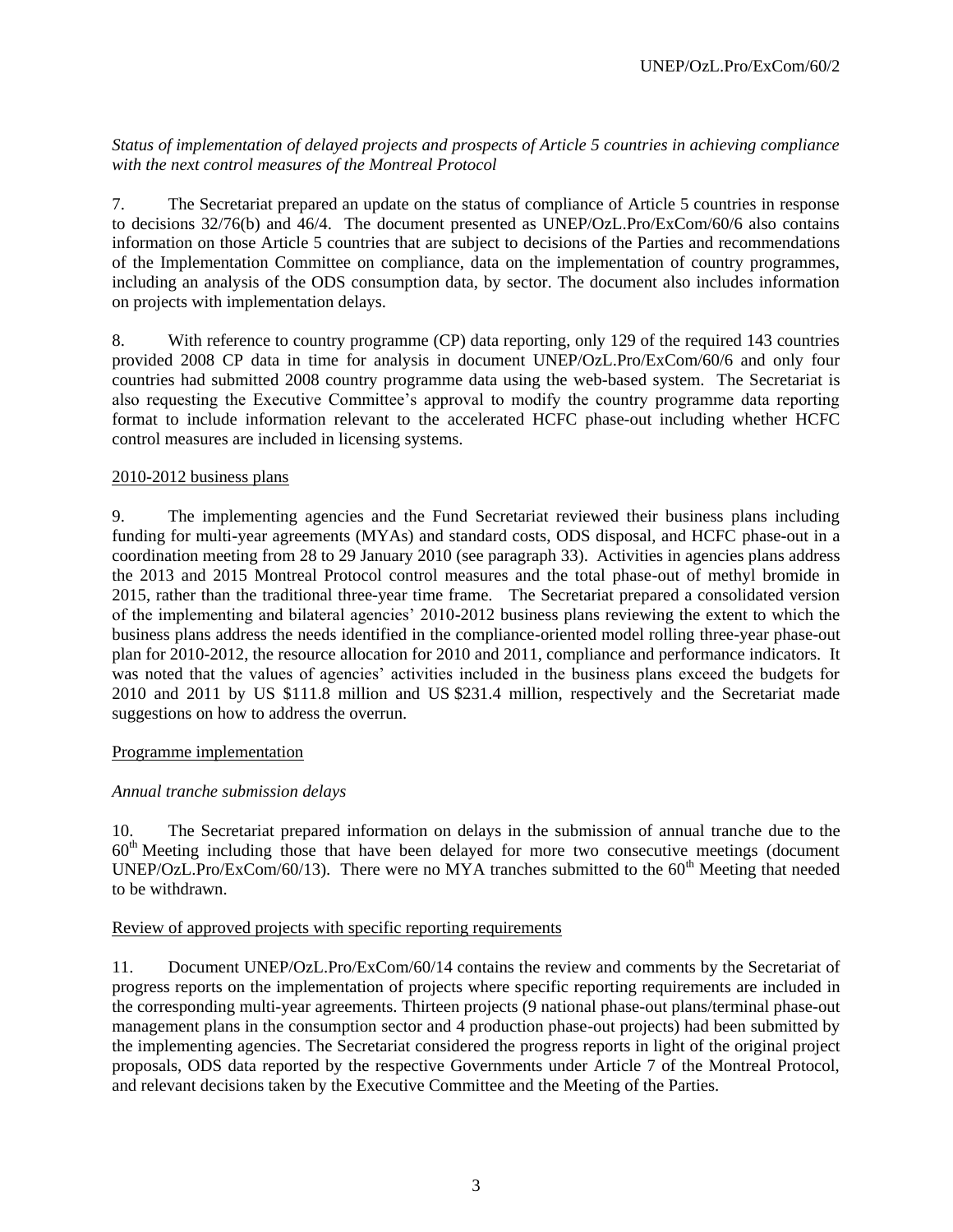# Project Review

12. The Secretariat received 102 funding requests including new MYAs, tranches of approved MYAs, as well as projects and activities amounting to US \$55,684,552, including agency support costs where applicable. Following the project review process by the Secretariat, 48 projects and activities amounting to US \$8,129,123 were recommended for blanket approval; 40 projects and activities amounting to US \$40,464,688 are being forwarded for consideration by the Executive Committee; and 14 projects and activities amounting to US \$5,276,332 were withdrawn by relevant agencies. The Secretariat prepared an overview of issues identified during project review (document prepared an overview of issues identified during project review (document UNEP/OzL.Pro/ExCom/60/15) which included an outline of and statistics on the submissions received from implementing and bilateral agencies and five policy issues.

# *Policy issues arising from project review*

13. During the process of project review the Secretariat identified a number of policy issues for the Executive Committee's consideration. One issue regarded projects in business plans and the corresponding project submissions. Others covered issues related to requests for institutional strengthening (IS) renewals; the treatment of final tranches of ODS phase-out plans in 20 Article 5 countries where the requested level of funding was over US \$5 million; and consideration of projects for the conversion of domestic and/or commercial refrigeration enterprises where the total HCFC consumption is used as a foam blowing agent as part of the rigid insulation refrigeration foam sub-sector.

# HCFC policy issues

14. The Secretariat prepared four documents to facilitate the Executive Committee's consideration of issues related to the eligibility of funding HCFC phase-out projects.

# *Relevant aspects of component upgrade in HCFC conversion projects (decision 59/13(b))*

15. In accordance with decision 59/13(b) the Secretariat prepared a document providing information on the eligibility of component upgrades to improve the climate impact of the HCFC conversion projects (document UNEP/OzL.Pro/ExCom/60/45).

# *Outstanding HCFC policy issues (decision 59/46)*

16. The Secretariat prepared a summary of the progress made at the 59<sup>th</sup> Meeting on the status of criteria for funding HCFC phase-out in the consumption sector in document UNEP/OzL.Pro/ExCom/60/46. A draft text of a decision setting out an alternative proposal for funding HCFC phase-out in the refrigeration servicing sector, which was presented to the contact group at the 59th Meeting but was not considered due to lack of time, is also included.

# *Cost for conversion of component manufacturing versus incremental operating cost (decision 59/14)*

17. At its 59<sup>th</sup> Meeting the Executive Committee deferred consideration of issues regarding refrigeration or air-conditioning systems using HCFCs that arose during the review of a project for Jordan to the 60<sup>th</sup> Meeting (decision 59/14). The Secretariat prepared document UNEP/OzL.Pro/ExCom/60/47 to provide background on the appropriateness and feasibility of the Multilateral Fund covering the conversion of the manufacturing of components as opposed to funding the incremental operating costs for the manufacturers of the final products, and raises the specific question of whether the conversion of the manufacture of heat exchangers would be considered as an incremental cost.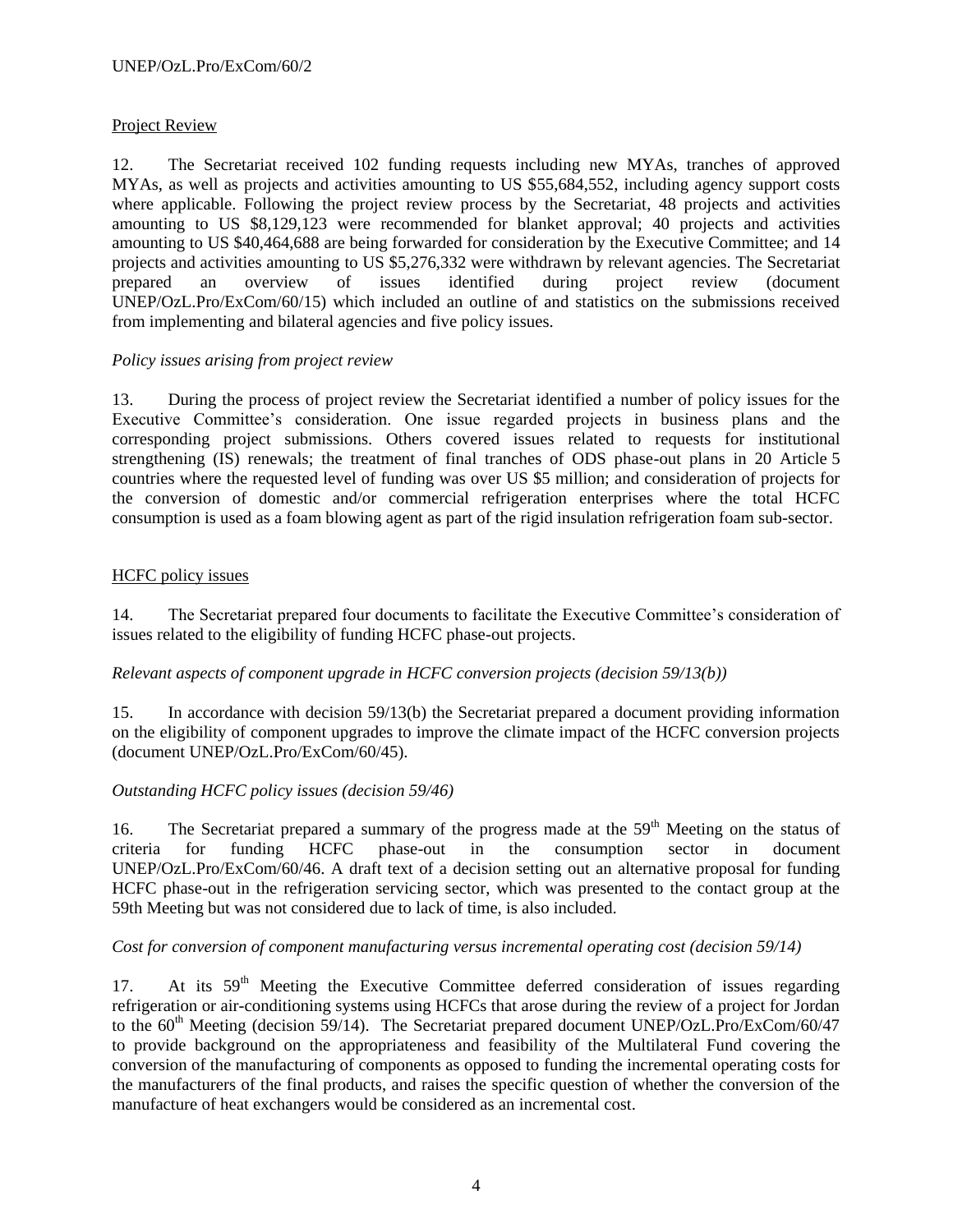Revised template for draft agreements for HCFC phase-out management plans (HPMPs) (decision 59/16(b))

18. Following the adoption of decision 59/16(b) the Secretariat wrote to Executive Committee Members and bilateral and implementing agencies inviting them to submit comments on the preliminary template for draft agreements for HPMPs considered at the  $59<sup>th</sup>$  Meeting. Based on the comments received, the Secretariat prepared a revised version of the agreement as document UNEP/OzL.Pro/ExCom/60/48 for consideration by the Executive Committee.

#### Production sector

19. The Secretariat prepared a number of documents for the meeting of the Sub-group on the Production Sector on HCFC production phase-out issues which would take place in the margins of the 60th Meeting of the Executive Committee. Production sector documents are available on the Executive Committee intranet.

#### Incentives associated with Multilateral Fund climate impact indicator and a Special Funding Facility (decisions 59/45(b)) and 59/48)

20. In accordance with decision 59/48, the Secretariat consolidated the material presented during the 59<sup>th</sup> Meeting on the Special Funding Facility as document UNEP/OzL.Pro/ExCom/60/50 together with issues related to decision XIX/6 paragraph 11(b) of the Nineteenth Meeting of the Parties. The document contains information on the incentives associated with Multilateral Fund climate impact indicator and on a Special funding facility. It also includes the proposal on the Special Funding Facility from Sweden presented during the 59<sup>th</sup> Meeting together with additional contributions in response to decision 59/48 received from Australia, Germany, and the United States of America and summarizes the work to-date in the light of decisions taken by the Executive Committee and the Meeting of the Parties.

#### Project-related costs in UNIDO's annual report on administrative costs (decision 59/28(c))

21. Based on discussions during the Secretariat's mission to UNIDO (see paragraph 26), the Secretariat prepared document UNEP/OzL.Pro/ExCom/60/51 which presents UNIDO's proposed methodology to distinguish project related staff costs associated with projects from administrative costs and also includes the comments of the Secretariat

#### Historical analysis of the cost of Executive Committee Meetings (decision 57/43(d))

22. In accordance with decision 57/43(d) the Secretariat prepared an historical analysis of the cost of Executive Committee Meetings as document UNEP/OzL.Pro/ExCom/60/52.

#### Budget of the Multilateral Fund Secretariat (follow-up to decision 59/52)

23. The Secretariat prepared document UNEP/OzL.Pro/ExCom/60/53 in response to decision 59/52. It provides information on the calculation of the annual increase in salary components of the budgets of other agencies consulted and also information on the Fund Secretariat's budgeting methodology and calculation.

#### **Documents and policy papers prepared by the Fund Secretariat**

24. Of the documents submitted for consideration at the  $60<sup>th</sup>$  Meeting, the following were prepared by the Fund Secretariat:

• Provisional agenda and annotated provisional agenda;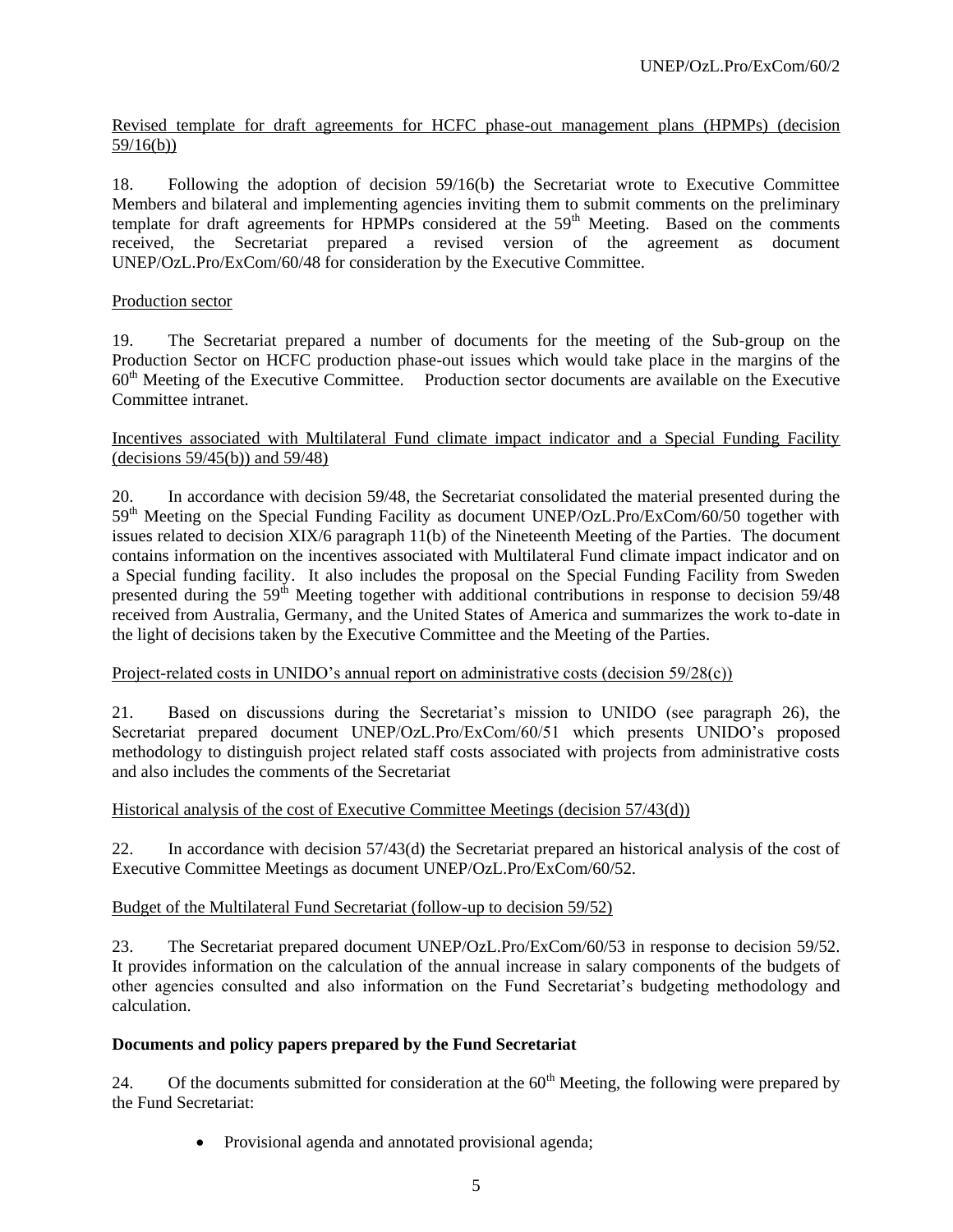- Secretariat activities:
- Status of contributions and disbursements;
- Outstanding contributions to the Multilateral Fund by the Russian Federation (decision 59/54);
- Report on balances and availability of resources;
- Status of implementation of delayed projects and prospects of Article 5 countries in achieving compliance with the next control measures of the Montreal Protocol;
- Consolidated 2010-2012 business plan of the Multilateral Fund;
- Comments on agencies' business plans for the years 2010-2012;
- Annual tranche submission delays;
- Report on implementation of approved projects with specific reporting requirements;
- Overview of issues identified during project review;
- Bilateral cooperation;
- Comments and recommendations on the 2010 work programmes of UNEP, UNDP, UNIDO and the World Bank (4 documents);
- Project evaluation sheets, comments and recommendations on the projects and activities submitted to the  $60<sup>th</sup>$  Meeting (14 documents);
- Relevant aspects of component upgrade in HCFC conversion projects (decision 59/13(b));
- Outstanding HCFC issues: cut-off date, level of incremental operating costs, funding provided to the servicing sector, and incremental capital costs (decision 59/46);
- Cost for conversion of component manufacturing vs. incremental operating cost (decision 59/14);
- Revised template for draft agreements for HCFC phase-out management plans (decision 59/16(b));
- Incentives associated with Multilateral Fund climate impact indicator and a Special Funding Facility (decisions 59/45(b)) and 59/48);
- Methodology for identifying project-related costs in UNIDO's annual report on administrative costs (decision 59/28(c));
- Historical analysis of the cost of Executive Committee Meetings (decision 57/43(d));
- Budget of the Multilateral Fund Secretariat (follow-up to decision 59/52).

#### **Cooperation with other Multilateral Environmental Agreements (MEAs) and other organizations**

25. A Senior Programme Officer took part in the review of the Technology and Economic Assessment Panel's report, "Low global warming potential alternatives for HCFCs" being prepared in accordance with decision XXI/9 of the Twenty-first Meeting of the Parties to the Montreal Protocol.

#### **Meetings attended and missions undertaken**

Missions of the Chief Officer

#### *Vienna, Austria (5-10 February 2010)*

26. The Chief Officer and a Senior Project Management Officer met with the Deputy Director and Managing Director of UNIDO and staff from UNIDO's Montreal Protocol and Finance Branches to discuss issue related to UNIDO's core unit costs in preparation for the Executive Committee's discussions at its  $60<sup>th</sup>$  Meeting on a methodology to assist UNIDO in identifying project related costs (decision 59/28). The results of this meeting are presented in document UNEP/OzL.Pro/ExCom/60/51.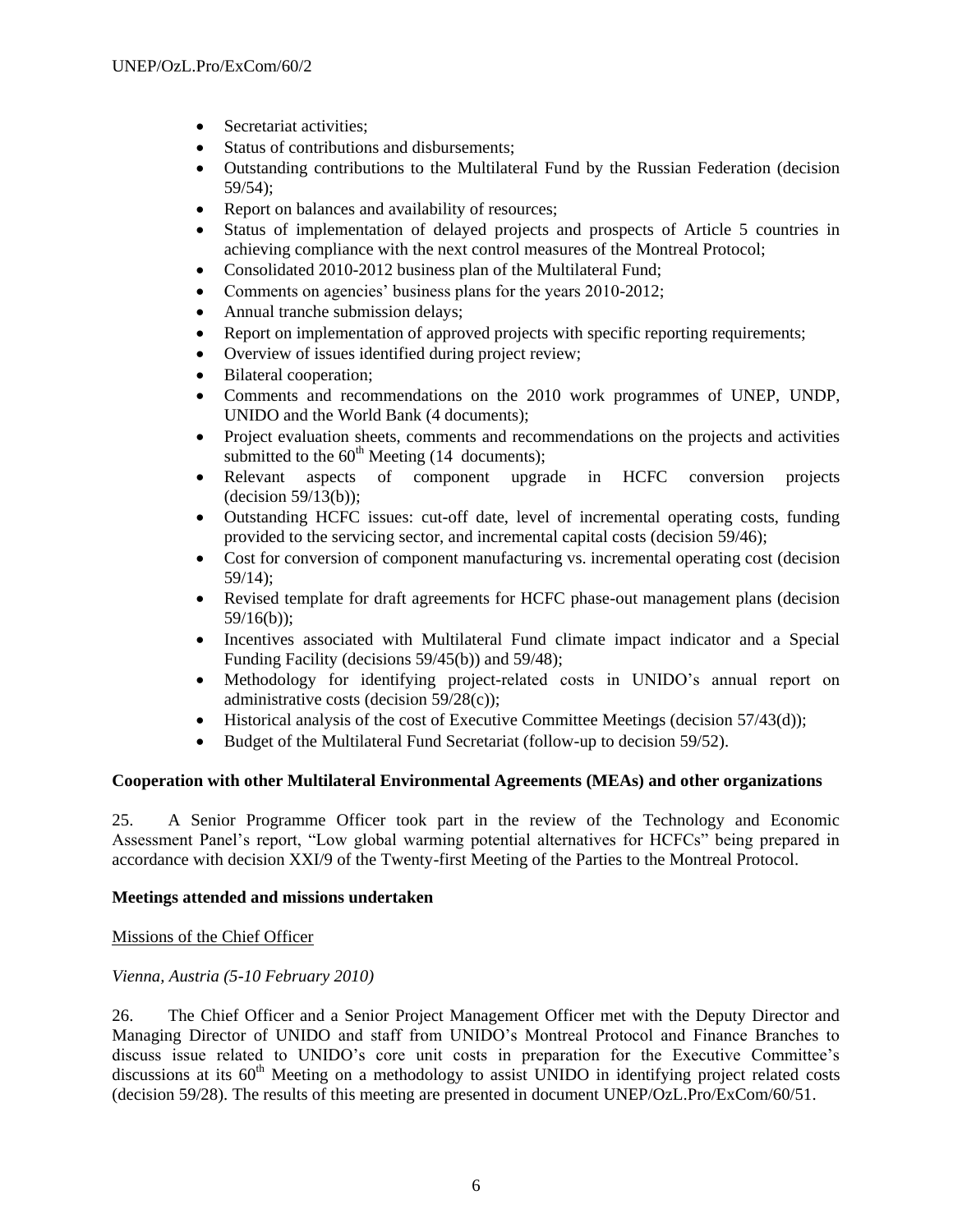# *Bali, Indonesia (20-27 February 2010)*

27. The Chief Officer participated in the simultaneous extraordinary meetings of the Conferences of the Parties to the Basel, Rotterdam and Stockholm conventions (22 to 24 February 2010) and the 11<sup>th</sup> Special Session of the Governing Council of UNEP (24-26 February 2010), where she had the opportunity to discuss administrative matters with the UNEP Executive Director, and also to interact with delegations on current Multilateral Fund issues.

# *Shanghai and Beijing, China (18-24 March 2010)*

28. The Chief Officer together with the Executive Secretary of Ozone Secretariat attended the first day of Technology and Economic Assessment Panel's (TEAP) Medical Technical Options Committee (MTOC) meeting (21 March 2010) to advise on the current status of implementation of CFC metered-dose inhaler projects. Both then attended meetings with the Vice Minister of Environmental Protection (MEP) in Beijing (22 and 23 March 2010) and senior officials of MEP and the Foreign Economic Cooperation Office of the State Environmental Protection Administration to discuss future development related to HCFCs, the Montreal Protocol and the Multilateral Fund. The Chief Officer and the Executive Secretary also had a meeting with representatives of the ODS production, refrigeration and foam industry associations to discuss the preparation of China's HPMP and future challenges as regards to HCFC phase-out.

# Missions of other staff

# *Miami, United States of America (20-22 January 2010)*

29. A Senior Project Management Officer attended a workshop, introduction to emissions trading, and the "Carbon Markets North America 2010" conference which focused on the implications of the proposed federal cap-and-trade system, and the outcomes from United Nations Climate Change Conference held in Copenhagen in December 2009.

#### *Beirut, Lebanon (30 March to 1 April 2010)*

30. A Senior Project Management Officer will be attending the Follow-up Meeting of the Ozone Officers Network for West Asia (30 March to 1 April 2010). A presentation will be made focusing on recent decision relating to HCFC phase-out and the preparation of HPMPs to the Follow-up Meeting of the Ozone Officers Network for West Asia (30 March to 1 April 2010). He will also participate in the in the closing ceremony for the project to phase-out of methyl bromide project in Lebanon (30-31 March 2010).

#### **Contributions to regional network and other relevant meetings**

31. The Secretariat provided a comprehensive presentation on recent Executive Committee decisions to UNEP DTIE for the meeting of English-speaking Caribbean network ozone officers held from 2 to 5 March 2010. In response to a request from the Government of Japan, a presentation on recent decisions regarding HCFC phase-out activities was provided for the joint Government of Japan and UNIDO seminar on alternative technologies to phase out HCFC in Article 5 countries, which took place in Tokyo (Japan) from 8 to 12 March 2010.

#### **Re-location of Fund Secretariat office**

32. The Fund Secretariat relocated to its new premises, 1000, De la Gauchetière Street West, (Montreal) in December 2009. The move was carried out with minimal disruption to the work of the Secretariat.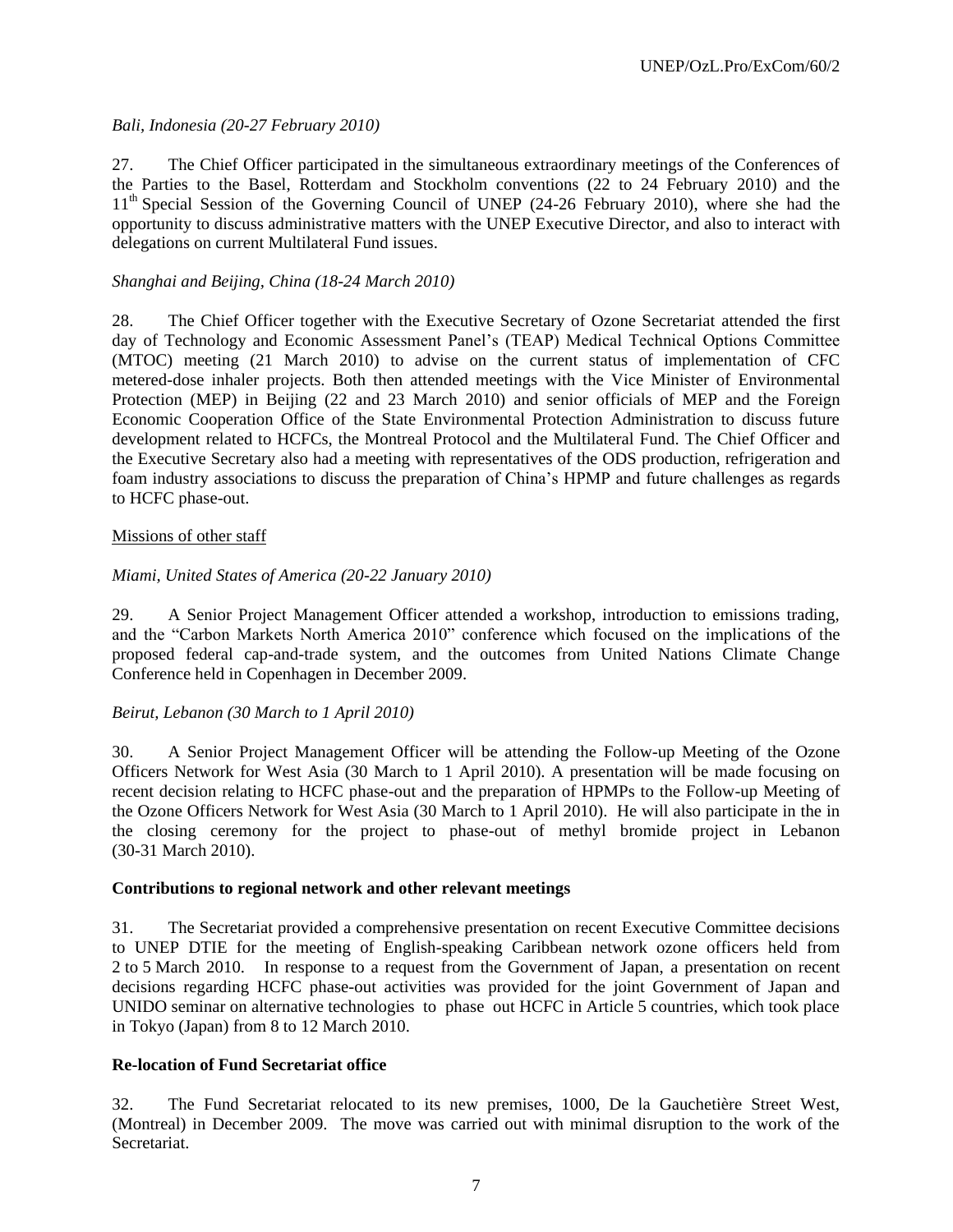# **Inter-agency coordination meeting**

33. In order to facilitate preparations for the  $60<sup>th</sup>$  Meeting, the implementing agencies and the Fund Secretariat held an inter-agency coordination meeting from 28-29 January 2010. Participants included Secretariat staff, the Executive Secretary and Deputy Executive Secretary of the Ozone Secretariat, representatives of all four multilateral implementing agencies and four bilateral agencies (Canada, Germany, Italy and Japan). The meeting enabled participants to discuss a wide range of issues including financial planning for the second and third years of the 2009-2011 triennium in view of the remaining replenishment budget, business planning for 2010-2012 in light of the HCFC control measures, and submissions to the  $60<sup>th</sup>$  Meeting.

#### **Recruitment and selection progress report**

34. The selection process for the post of Deputy Chief Officer has been completed and a recommendation from the Fund Secretariat was forwarded to the UNEP Executive Director in December 2009. The selection process for the two P3 posts has also been completed and the selected candidates took up their appointments prior to the  $60<sup>th</sup>$  Meeting in March 2010. A selection panel for the post of Senior Monitoring and Evaluation Officer was formed and a short-list of candidates for interview prepared.

# **Staff training**

35. Two Senior Programme Officers travelled to New York (15-17 December 2009) to participate in module II of the United Nations management development programme, a mandatory leadership and management course for senior United Nations staff. A training course on Microsoft Office 2007 is scheduled for all Secretariat staff immediately following the  $60<sup>th</sup>$  Meeting in April 2010.

#### **Preparation for the meetings of the Executive Committee**

36. Logistic arrangements were made for the  $60<sup>th</sup>$  Meeting of the Executive Committee, to be held at the International Civil Aviation Organization, Montreal, Canada from 12 to 15 April 2010. In compliance with decision 57/39(b) of the 57<sup>th</sup> Meeting of the Executive Committee, the 60<sup>th</sup> Meeting has a four-day duration instead of the customary five-day. Letters of invitation and passwords to access meeting documentation on the intranet were provided to members of the Executive Committee, the President of the Bureau of the Twenty-first Meeting of the Parties, the President and Vice President of the Implementation Committee, the Executive Director of UNEP, the Executive Secretary of the Ozone Secretariat, the implementing agencies and NGOs.

#### **Preparation for other meetings**

37. The Fund Secretariat is assisting the Ozone Secretariat with preparations and arrangements for the meetings of the TEAP Foams Technical Options Committee (FTOC), which is to be held in the Fund Secretariat's offices from 17 to 19 May 2010.

#### **Information activities**

38. The report of the 59<sup>th</sup> Meeting of the Executive Committee in Arabic, Chinese, English, French and Spanish and a post-meeting summary were posted on the Multilateral Fund public web site [\(www.multilateralfund.org\)](http://www.multilateralfund.org/). A  $60<sup>th</sup>$  Meeting site was created on the intranet containing documents and logistical information for the  $60<sup>th</sup>$  Meeting. Documents for general distribution were placed on the public web site. The Fund Secretariat reviewed and updated the following databases, documents and operational guidelines in preparation for the  $60<sup>th</sup>$  Meeting:

• Inventory of Approved Projects as of November 2009;